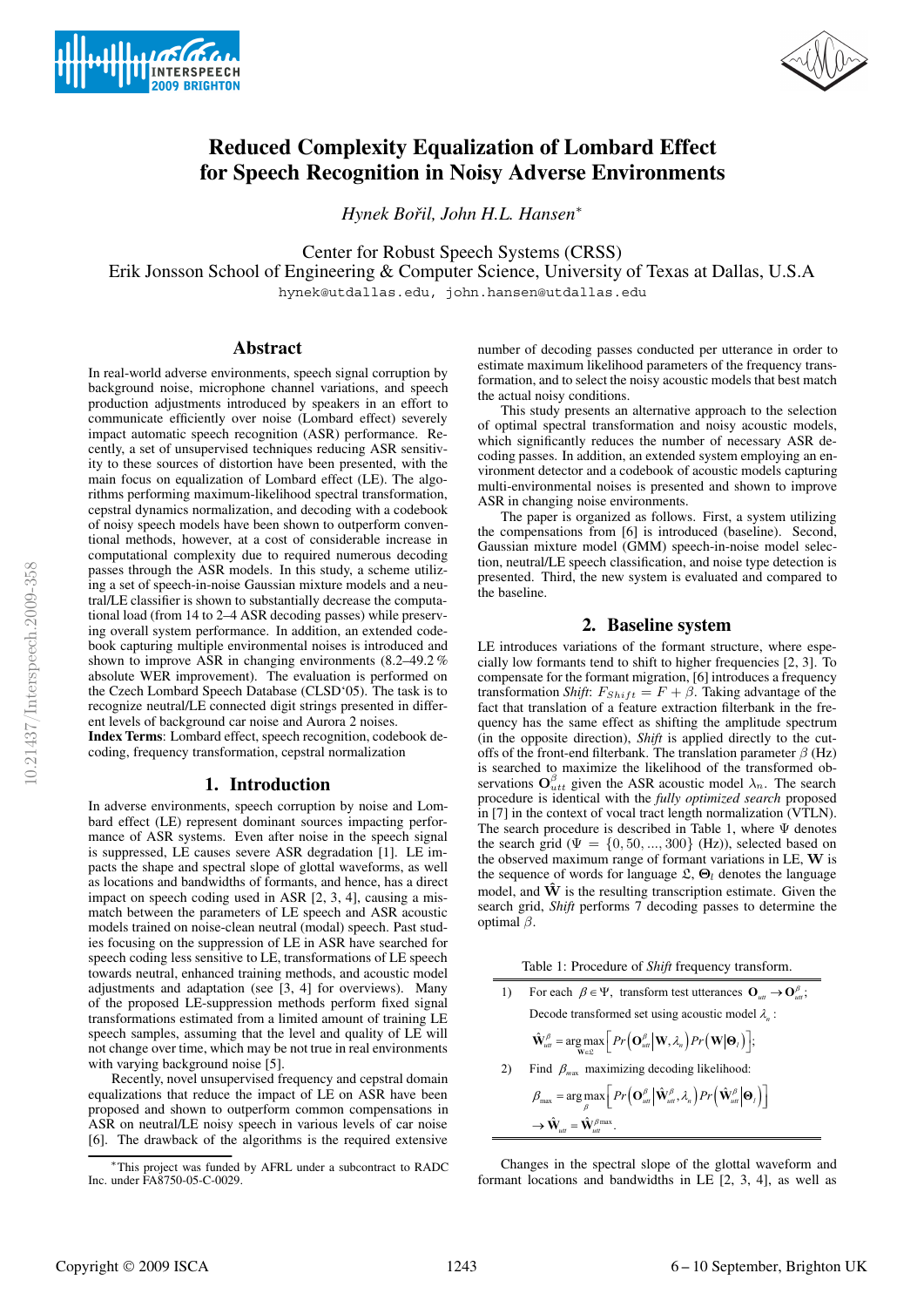the presence of additive noise [8] and channel transfer function variability affect distributions of cepstral coefficients. In [6], quantile-based cepstral dynamics normalization, *QCN*, is introduced as an alternative to common cepstral mean normalization (CMN), cepstral variance normalization (CVN) [9], and recent cepstral gain normalization (CGN) [10]. *QCN* exploits the fact that cepstral distributions, especially of low order cepstral coefficients, deviate from Gaussian, and hence, the dynamic range of the cepstral samples can be better estimated from the sample histogram quantiles rather than from the mean and variance. *QCN* is defined:

$$
c_{n,i}^{QCN4} = \frac{c_{n,i} - \left(q_4^{Cn} + q_{96}^{Cn}\right)/2}{q_{96}^{Cn} - q_4^{Cn}},\tag{1}
$$

where  $i$  is the index of the cepstral sample in the time window of the normalization, and  $q_4^{C_n}$ ,  $q_{96}^{C_n}$  (n = cepstral dimension) are 4 % and 96 % quantiles which were found to provide superior performance in ASR task on a development set.

A simple speech decoding scheme employing a codebook of noisy acoustic models is used in order to increase match of the input noisy speech and ASR acoustic models in changing level of background noise. The codebook consists of HMM's trained on data with different SNR's, where clean speech is mixed with car noises at SNR's of -5, 0, ..., 20,  $\infty$  dB, yielding 'noisy' models denoted  $\lambda_1, \ldots, \lambda_7$ . During recognition, the observation sequence O is decoded as:

$$
\mathbf{\hat{W}}_n = \underset{\mathbf{W} \in \mathfrak{L}}{\arg \max} \left[ Pr\left(\left.\mathbf{O}\right|\mathbf{W}, \lambda_n\right) Pr\left(\left.\mathbf{W}\right|\mathbf{\Theta}_l\right) \right].
$$
 (2)

Applying Eq. (2) consecutively for all noisy models  $\lambda_1, \ldots, \lambda_7$ yields a set of transcription estimates  $\hat{\mathbf{W}}_1, \ldots, \hat{\mathbf{W}}_7$ . Subsequently, the  $\lambda_n$  that provides the highest likelihood decoding path (best match) is found:

$$
BM = \underset{n}{\arg \max} Pr\left(\mathbf{O} | \hat{\mathbf{W}}_n, \lambda_n\right) \tag{3}
$$

with the corresponding output transcription  $\mathbf{\hat{W}}_{BM}$ . The HMM with the closest noise structure is expected to give the highest score. The *Shift* transform is conducted subsequently, utilizing the best matching noisy model set. In total, utterance decoding requires 14 decoding passes – 7 to find the best matching  $\lambda_n$ ,  $\overline{7}$ to search for the best  $\beta$ .

### **3. Optimized system**

As discussed in Sec. 2, a major portion of the computational load in the baseline system is due to the extensive search for best matching acoustic models and optimal frequency transformation of the incoming speech samples. In the following subsections, Gaussian mixture model (GMM) classifier-based efficient noisy model selection and neutral/LE utterance classification that directs the frequency transform are introduced.

#### **3.1. Noisy model selection (SNR estimation)**

The results presented in [6] suggest that assigning the noisy utterance to the matching noisy model set based on maximizing the likelihood of the decoding path across codebook models is successful, however, the computational cost of utterance decoding is high and grows linearly with codebook size, preventing possible extension to multiple or mixed noise types. To address this, a GMM-based noisy model selection is proposed. For each SNR captured in the noisy codebook, a unique GMM is trained (on the same data used for training the noisy ASR models), yielding a set of models  $GMM_{-5dB}$ ,  $GMM_{0dB}$ ,...,  $GMM_{20dB}$ ,  $GMM_{\infty dB}$ . Instead of decoding the utterance consecutively by all codebook HMM's (see Eq. (2)), a computationally efficient scoring of the incoming utterance against the set of GMM's is conducted. The highest scoring GMM determines which  $\lambda_n$  should be used



Figure 1: Optimized system – GMM-based noisy model selection and neutral/LE classifier driven *Shift* transform.

for utterance decoding. Note that the task here corresponds to SNR estimation. However, while a variety of available definitions of SNR are to a certain level sensitive to the proportion of speech/non-speech segments in the speech signal and characteristics of background noise, the GMM-based noise level classification proposed here *directly* captures the speech-in-noise characteristics as modeled by the ASR acoustic models. Hence, this method is promising to provide more reliable speech/noise level assessment with respect to the acoustic model assignment.

In the implementation of the noise level classification, multihypothesis testing (where the highest scoring GMM representing the actual SNR would be searched) is transformed into a series of pairwise GMM score comparisons incorporating a set of individual decision thresholds. This allows for fine tuning of the interclass classification performance as known from two-hypothesis tasks. In particular, the score from *GMM*<sub>−5dB</sub> is compared to  $GMM_{0dB}$  and the higher scoring model is selected as the winner. Subsequently, *GMM*<sub>0dB</sub> is compared to *GMM*<sub>5dB</sub>, etc., up to the pair  $GMM_{20dB}$ ,  $GMM_{\infty dB}$ . The model that wins in most cases (i.e., twice), becomes the overall winner. Special cases: if *GMM*−5dB wins zero times and all other models win once,  $GMM_{\infty dB}$  is selected as a winner; if  $GMM_{\infty dB}$  wins zero times and all others once, *GMM*<sub>−5dB</sub> is the winner. For each pairwise comparison of scores  $s_1$  and  $s_2$ , an individual decision threshold  $s_1/s_2 \ll$  Th<sub>12</sub> is searched on the development set to maximize overall classification accuracy. This selection scheme exploits the fact that GMM's representing adjacent SNR's are cohorts and the distance between models increases with the difference in their SNR indexes (e.g., if a speech sample captures *SNR* = 20 dB, when scored against the pair *GMM*<sub>−5dB</sub>, *GMM*<sub>0dB</sub>, the latter model is acoustically closer and is more likely to be selected as a winner). Similarly, from the pair  $GMM_{0dB}$ ,  $GMM_{5dB}$  the latter is likely to win. However, in both pairs *GMM*<sub>15dB</sub>, *GMM*<sub>20dB</sub> and  $GMM_{20dB}$ ,  $GMM_{\infty dB}$ , the model  $GMM_{20dB}$  is most likely to win.

## **3.2. Directing the** *Shift* **transform**

The *Shift* transform compensates for formant shifts due to LE by shifting the short time spectral envelope down in frequency. Unlike VTLN, the shift is constant across the whole frequency band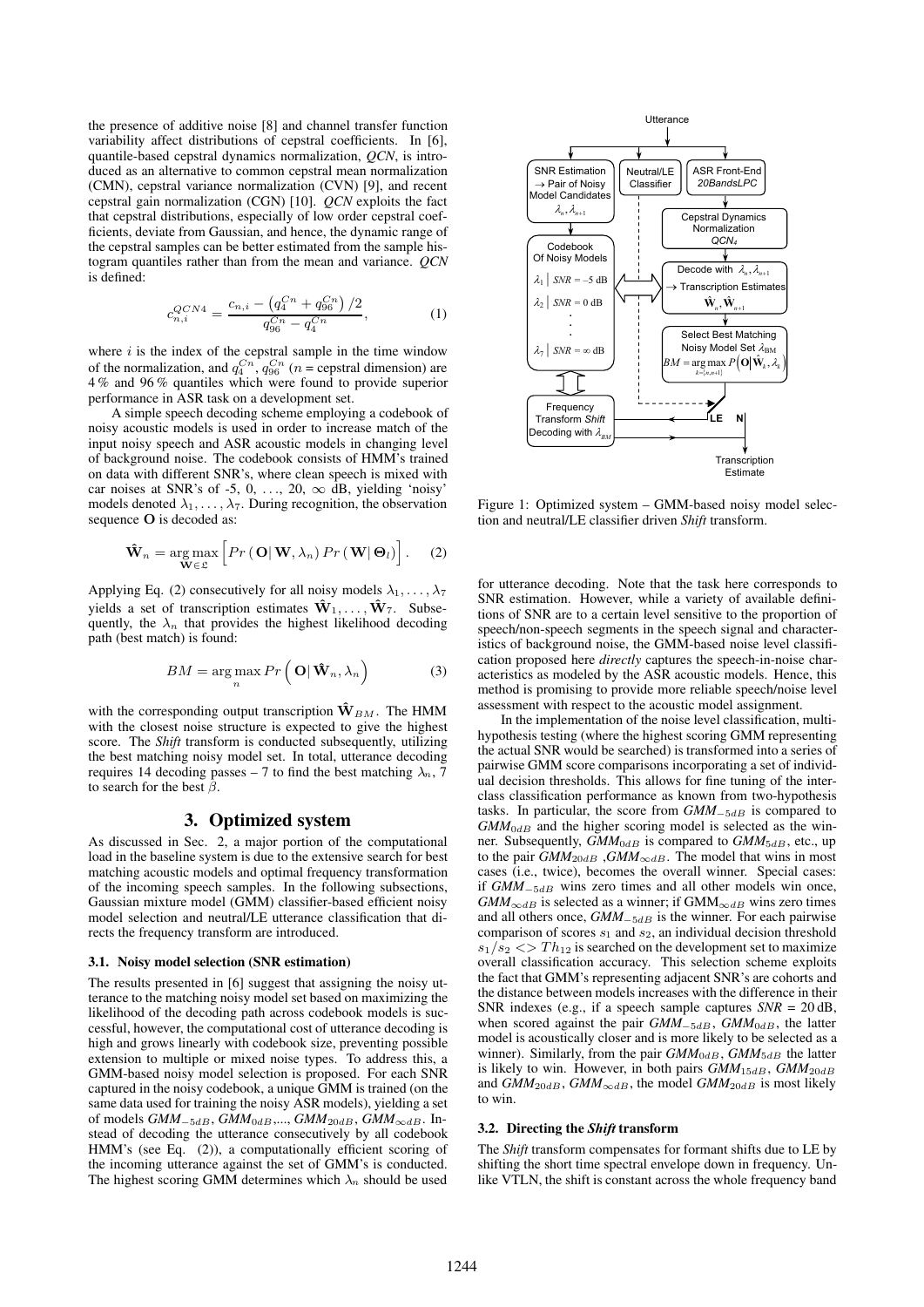and does not aim at compensating for the inter-speaker vocal tract differences. When analyzing neutral speech samples, the maximum likelihood-assigned β's in *Shift* were almost exclusively  $\beta = 0$  Hz, or reached the smallest allowed non-zero value (50) Hz). In order to eliminate multiple decoding passes performed by *Shift* when processing neutral speech, a GMM-based neutral/LE classifier is incorporated into the system. If the utterance is classified as neutral, the classifier assigns  $\beta = 0$  Hz and no further decoding is conducted.

The complete system is shown in Fig. 1. In the rightmost part of the scheme, front-end feature extraction is first conducted, followed by the cepstral dynamics normalization (see Eq. (1)). Subsequently, noisy model selection incorporating the information from the SNR estimator (Sec. 3.1) is conducted, yielding the best matching acoustic model  $\lambda_{BM}$ . Based on the output of the neutral/LE classifier,  $\lambda_{BM}$  is used either for direct decoding the utterance (neutral speech) or in the search for the optimal  $\beta$  in *Shift* (Table 1) and subsequent decoding of the optimally warped utterance.

#### **3.3. Extended codebook system**

Due to the computational savings provided by the GMM-based noisy model selection in Sec. 3.1, the codebook can be easily extended for multiple noise types, where each environmental noise will be represented by a sub-codebook of models covering various SNR's. To achieve reasonable accuracy for model assignment, the GMM-based model selection is split into two stages: (i) environmental noise identification, (ii) SNR estimation.

# **4. Experiments**

The Czech Lombard Speech Database (CLSD'05) [4] that captures neutral speech and speech uttered in simulated noisy conditions (90 dB SPL of car noise produced to speakers through headphones) is used in all experiments. A close-talk microphone was used in recordings, yielding high SNR signals (mean SNR of 28 dB). The subjects were provided listener feedback to ensure proper reaction to the noisy background. The recordings were downsampled to 8 kHz and filtered by a G.712 telephone filter. In the 'single environment' experiment, clean recordings were mixed with 20 car noise samples [4] at SNR's of -5, 0,..., 20,  $\infty$  dB, where  $\infty$  dB represents clean data with no noise added. In the 'multiple environments' setup, clean recordings were mixed correspondingly also with airport, babble, restaurant, street, and train samples from the Aurora 2 database [11]. The long noise samples were cut into a number of 2 *sec.* samples which were then randomized and mixed with clean speech samples.

The HMM-based recognizer used in experiments comprises 43 context-independent monophone models and two silence models (3 emitting states, 32 Gaussian mixtures). The feature vector consists of 13 static cepstral coefficients  $c_0-c_{12}$  and their first and second order time derivatives. Gender-dependent phoneme models are obtained from 46 iterations on large vocabulary material from 37 female/30 male Czech SPEECON database sessions. The task is to recognize 10 Czech digits (16 pronunciation variants) in connected digits utterances. The female neutral/LE test sets contain a total of 4930/5360 words, respectively, from 12 speakers, while the male neutral/LE test sets contain 1423/6303 words from 14 speakers (per each SNR level).

Based on the superior performance in [6], a front-end denoted 20Bands–LPC0-3200, derived from PLP by replacing the trapezoid filterbank with a bank of 20 non-overlapping rectangular filters, is used in the codebook system. The filters are uniformly spaced on a linear scale over 0–3200 Hz.

#### **4.1. Evaluation & discussion**

**Noisy model selection:** In the preliminary experiment on the development set (small subset of open test set data – 2 female and 2 male sessions), PLP provided superior classification performance to MFCC and 20Bands–LPC. In particular, PLP cepstral coefficients  $c_0$ - $c_{14}$  and their first and second time derivatives provided superior performance. The overall accuracy of the noisy model assignment reached approximately 60 %. It was observed, that most of model assignments were falling either on the diagonal of the confusion matrix (correct assignment) or were right adjacent to it. For this reason, the original SNR estimate was extended for an adjacent, complementary candidate (denoted '+1 Neighbor'), increasing the probability that the SNR output contains a correct value. For *GMM*<sub>−5dB</sub> the neighbor was  $G\overline{M}M_{0dB}$ , for the rest the lower model (difference -5 dB SNR) was picked. Together with the pairwise decision threshold, tuning on the development set yielded an accuracy of 94.96 % and 94.62 % on development neutral and LE sets, and 92.13 % and 91.37 % on neutral and LE open test sets. The selection scheme yields a pair of noisy model candidates, the optimal being selected based on Eq. (2, 3).



Figure 2: Performance of optimized system for neutral and LE speech versus noise SNR and gender.

**Neutral/LE classification:** MFCC, PLP, Expolog [1], and 20BandsLPC0–3200 were compared for the task of neutral/LE speech classification. All classifiers were trained and tested on the clean development set (closed test). The best performance was reached by MFCC (100  $\%$  on clean, 88  $\%$  on all SNR's set). followed by 20BandsLPC0–3200 (100 % on clean,  $85\%$  on all SNR's set). To reduce computational demands during feature extraction, 20BandsLPC0–3200 ( $c_0$ – $c_{12}$  and their first and second order derivatives) was selected for the neutral/LE classifier (as already used in the ASR front-end).

**Optimized system (single environment):** The optimized codebook system utilizing the '+1 Neighbor' model selection strategy requires 2 ASR decoding passes to select the matching noisy model set. The neutral/LE classifier reduces the number of additional *Shift* decoding passes for speech classified as neutral from 7 to 0. To further reduce the computations in the case of LE speech, the search grid for  $\beta$  is limited to  $\beta \in \{0, 100, 200\},\$ representing 2 additional decoding passes compared to neutral speech. The performance of the optimized system is shown in